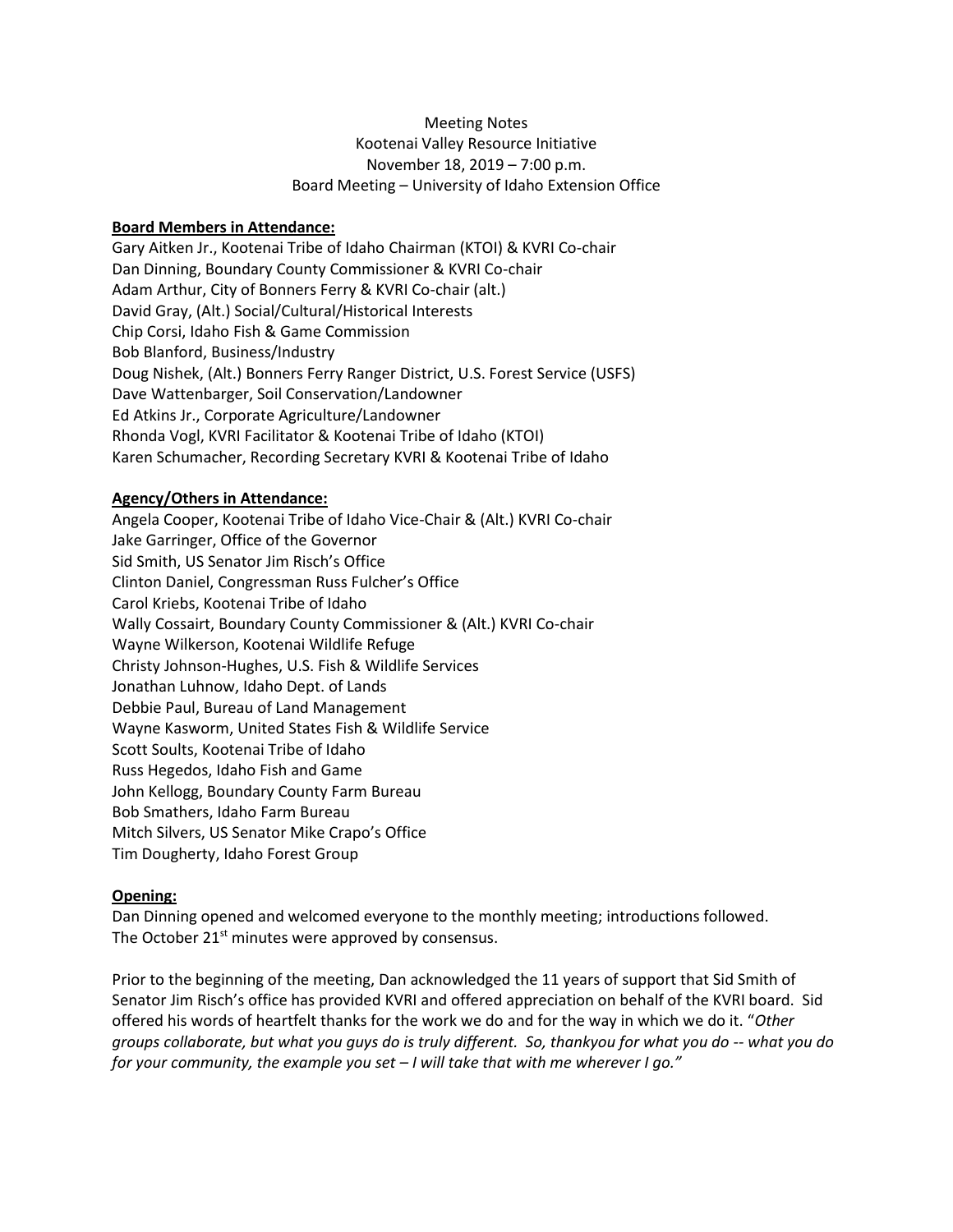Dan opened the meeting by letting the group know that the subcommittee for Grizzly Bear had met and that they saw the presentation by Wayne Kasworm. One of the topics the committee will pursue, going forward, is a way they can work within agency guidelines to create a process to notify people when there is a bear that could get into trouble. These discussions came out of the depredation that occurred last summer. Going forward there will be more discussion. However, tonight's presentation is about grizzly bear population estimate and Wayne's ongoing research.

**Presentations:** Wayne Kasworm, of the US Fish and Wildlife Service, shared a PowerPoint presentation on the Selkirk/Cabinet-Yaak Grizzly Bear Monitoring and Cabinet Mountain Augmentation. This presentation can be found on the Kootenai Tribe of Idaho [website here.](http://www.kootenai.org/documents/WayneKaswormPresentSCYKGB111819_000.pdf)

Following the presentation, Wayne let the group know that British Columbia resident, Michael Proctor, an independent researcher, is wanting to get a population estimate in the same way as it was done in the Cabinet-Yaak, using corrals. Michael hopes to do this in the summer of 2020. USFW is trying to give him support by providing some cameras so that he can get females-with-cub information. Knowing an estimate of reproductive females is important because it allows us to be in a better position to know where we are in the recovery process. Our goals target the number of females with cubs of the year. By looking at pictures and data, we can estimate how many there are in a given year. The recovery plan is for an average of six females with cubs of the year over a running six-year period. We are currently at 3.5 for the average. We don't get much data from British Columbia. With the added information that Mike can supply, we can improve that number and get closer to identifying recovery. We also look at distribution. It is helpful to know where the bears are and if females are distributed over various areas. Also important is the criteria of keeping mortality under control. We don't want to see mortality to the extent that it is causing a decline in the population.

Questions followed. What are the impact roads have on bear population? Wayne responded that the information they have indicates that motorized access limits bear uses of that area. Heavily used roads were often where dead bears were found in the past. The fact is that in many locations with a high density of roads, we see less use by bears. There are enough locations with a high density of open roads that we have a motorized access plan for our forests. The motorized access plan for the National Forest lands was based on best available science and should provide sufficient habitat for bears when fully implemented. At this time that plan is not fully implemented and a new schedule is being prepared by the Forest Service.

Tim Dougherty discussed the pending notice of intent to sue by the Alliance for the Wild Rockies (AWR) regarding Bear Management Unit road closure effectiveness. Wayne addressed the timeline of the bear management program and how the various methodologies used served to keep motorized vehicles from causing habitat displacement for bears, especially female bears.

Today vehicles have been designed to go and climb anywhere. The gating program began prior to those capabilities. It was acknowledged that the roads were needed for the purpose of fire suppression and to access timber sale areas. At this point there is no known method to preclude vehicle access.

Scott Soults, Kootenai Tribe of Idaho, presented information on the recent installation of animalresistant heavy-duty trash receptacles at local boat ramps accomplished by the Kootenai Tribal Wildlife Program and Boundary County Waterways Board. The full media release can be found on the Kootenai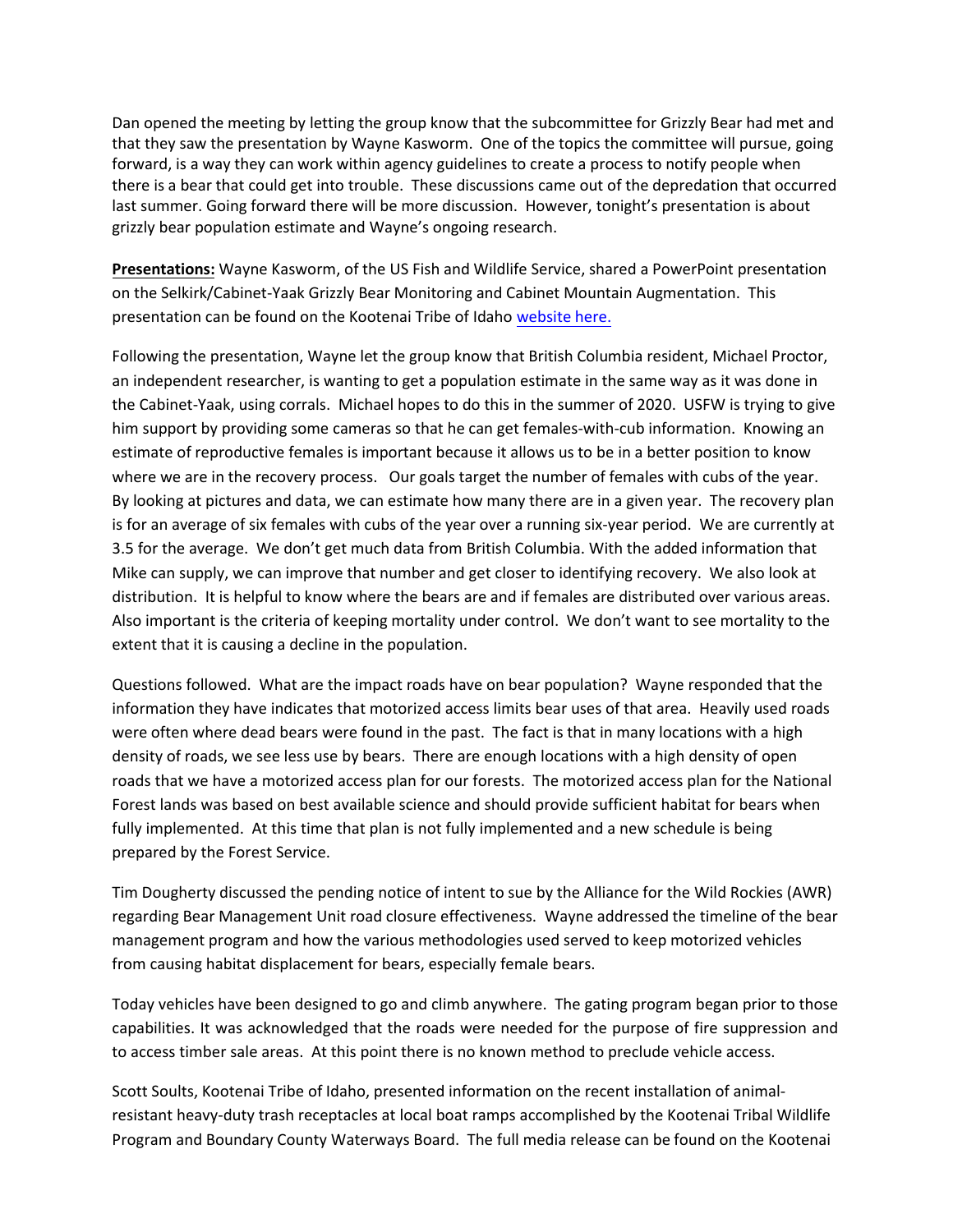[Tribe website here.](http://www.kootenai.org/documents/Bear-ResistantGarbageCanInstallationPressRelease11-1-2019.pdf) Concrete pads were built and the receptacles, funded by the Kootenai Tribe of Idaho, were installed at the Search and Rescue dock, Deep Creek, Copeland and Porthill boat launches.

Scott let the group know that the next Grizzly Bear Subcommittee meeting will be January 23rd at 10:00am at Tribal headquarters.

One of the big things is that the Tribe has enabled the wildlife department to help out landowners by putting up temporary fencing when there is a human-bear conflict potential. Scott noted that the North Bench had 6 bears this year and it is the most he has seen at one time. The subcommittee is trying to work with the community to establish notification processes for not just when there are problems but also for before problems occur. Options being explored include a possible phone tree. It is important for Landowners to know about and to be a part of the process. KVRI will send out a notice prior to the meeting.

## **Committee Updates:**

Forestry Subcommittee update provided by Doug Nishek. The next subcommittee meeting is scheduled for Thursday, November 21<sup>st</sup> at 9am at Tribal headquarters at which an update will be given on the Westside Restoration Project. USFS is hoping to scope for this project in December. KVRI, with the list provide by the Forest Service, sent out over 160 letters to landowners giving them notice of the upcoming meeting to help ensure KVRI and the Forest Service has the involvement of public stakeholders. It is hoped that the public can help design the project from the ground up.

#### **FY 19**

| <b>GNA Black Boulder</b> | 5 mmbf |
|--------------------------|--------|
|                          |        |

• Camp Stew 19 mmbf

## **FY 20**

| $\bullet$ | <b>Boulder Dash</b> | 4.6 mmbf         |
|-----------|---------------------|------------------|
| $\bullet$ | Robin Hood          | 5.5 mmbf         |
| $\bullet$ | Hart Wall           | $3.0 \text{ mm}$ |

Current Volume under contract is for 8 timber sales is 50.3 mmbf.

TMDL Subcommittee update provided by Rhonda Vogl. The TMDL subcommittee last met on November 7<sup>th</sup>. One topic of discussion was the citizen monitoring for local streams. Dave Wattenbarger, Jerry Garten and Kevin Greenleaf have been doing the monitoring since 2008. The question posed at the meeting was how important is this monitoring and the data collected? Overwhelmingly it was agreed that this historical data is very important especially as it pertains to climate change issues.

DEQ has promised to preserve this data for future use. The data is used to describe current conditions and to determine averages. It is important for writing total maximum daily load (TMDLs) for our streams and to help us determine whether or not our steams are impaired. At some point, our current monitoring team may want to retire. They are willing to train new volunteers. It was agreed that we should steer clear of using Agencies for this purpose to avoid the perception of a conflict of interest.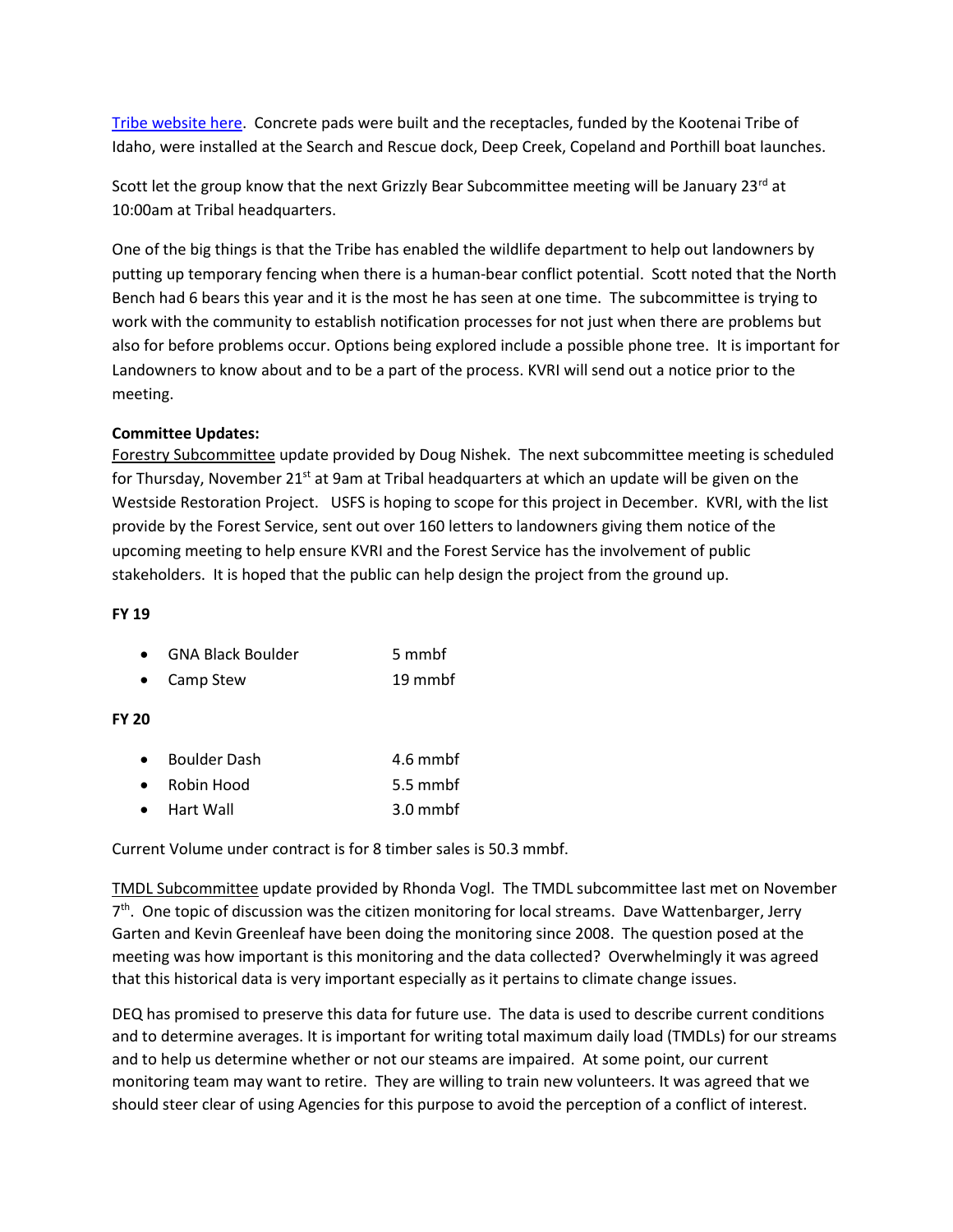Wetland Riparian Subcommittee updates by Rhonda Vogl: It's time to revive this subcommittee. It has been over a decade since the last Wetland/Riparian meeting occurred. It served a purpose then and now it's time to revive it and serve the same purpose in new ways. As those of you who attended the last KVRI meeting know, the Kootenai River Habitat Restoration Program (KRHRP) is moving their efforts into the Meander Reach area of the Kootenai River. The Meander Reach is a huge project that will involve wetland and riparian areas, as well as other projects of interest that are occurring in Boundary County. KVRI serves to provide public outreach, information and education. We want to ensure we are reaching out and keeping our community informed. This subcommittee will address economic, social and natural resource reasons, all of which are equally important. We all have an interest in the health of our waterways and streams. The first meeting will most likely be in January or February.

Grizzly Bear Subcommittee will be meeting on January 23<sup>rd</sup> at 10:00am at Kootenai Tribal Headquarters.

Idaho Fish and Game Chip Corsi provided an update saying they have reached their goal for sampling Deer for CWD. They will continue to sample to get more of a geographical spread. They would like to get more from the closest proximity to the known occurrences of disease. Noted that Montana did discover a CWD positive Moose from Troy. Chip reminded the group that getting a deer checked is free and it will take 3 – 6 weeks to get the results back.

F&G is considering modification for upland game, turkey and fur bear rules that would allow for an extension of turkey hunting of fall season through the month of January.

Idaho Department of Lands Jonathan Luhnow provided a brief update.

- There is a new Bridge on Trail Creek
- The sales plan for 2021 is 28 million board feet

The hoped for sales plan in the next few years is 34 million board feet

U.S. Fish and Wildlife Christy Johnson-Hughes updated by saying litigation is still ongoing limiting what she can discuss but they are hoping to be able to provide a January report. She would like to report on Caribou rules and what it means moving forward. Sean Sweeney has taken over for Jason Flory for the Kootenai River White Sturgeon. In 2020 they will begin the Sturgeon implementation plan and go forward with Caribou work.

## **Updates from Representatives:**

Jake Garringer of the Governor's office had nothing to report.

Clinton Daniels of Congressman Russ Fulcher's office thanked Sid and acknowledged what a great resource he has been. He also thanked the KVRI group at large for their ongoing participation in collaborative efforts. The Congressman is introducing a bi-partisan bill that catalogs different easements that the federal agency has entered into with landowners. If passed, this bill will allow for cataloging of those easements for easy online access by the general public.